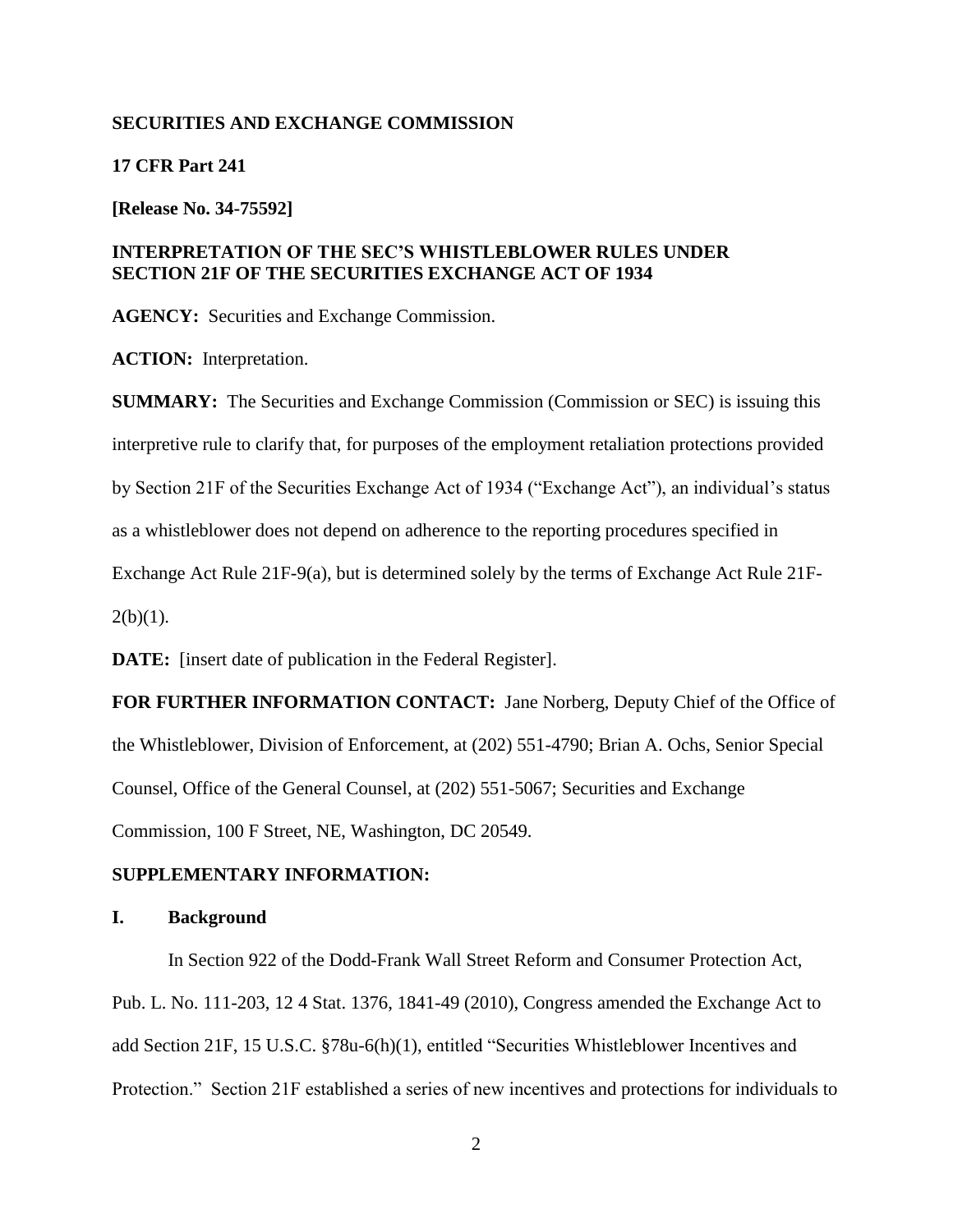report possible violations of the federal securities laws. Generally speaking, these incentives and protections take three forms—monetary awards for providing information, heightened confidentiality assurances, and enhanced employment retaliation protections.

In May 2011, the Commission issued legislative rules ("whistleblower rules") after notice-and-comment rulemaking to implement the provisions of Section 21F. The Commission is now issuing this interpretive rule to clarify the meaning and application of certain of those rules. As explained below, an individual may qualify as a whistleblower for purposes of Section 21F's employment retaliation protections irrespective of whether he or she has adhered to the reporting procedures specified in Rule 21F-9(a). Rule 21F-2(b)(1) alone governs the procedures that an individual must follow to qualify as a whistleblower eligible for Section 21F's employment retaliation protections.

#### **II. Interpretation**

 $\overline{\phantom{a}}$ 

When we promulgated our legislative rules to implement the whistleblower program, we recognized that Section 21F is ambiguous on the issue of the scope of the employment retaliation protections afforded thereunder. On the one hand, Section  $21F(h)(1)(A)$  includes a broad catchall provision that prohibits an employer from, among other things, retaliating against a whistleblower for "making disclosures that are required or protected under" the Sarbanes-Oxley Act of 2002, the Exchange Act, 18 U.S.C. §1513(e), "and any other law, rule, or regulation subject to the jurisdiction of the Commission."  $\frac{1}{1}$  As the Commission explained in the adopting

<sup>1</sup> Section  $21F(h)(1)(A)$  provides as follows: "(A) In General. No employer may discharge, demote, suspend, threaten, harass, directly or indirectly, or in any other manner discriminate against, a whistleblower in the terms and conditions of employment because of any lawful act done by the whistleblower—(i) in providing information to the Commission in accordance with this section; (ii) in initiating, testifying in, or assisting in any investigation or judicial or administrative action of the Commission based upon or related to such information; or (iii) in making disclosures that are required or protected under the Sarbanes-Oxley Act of 2002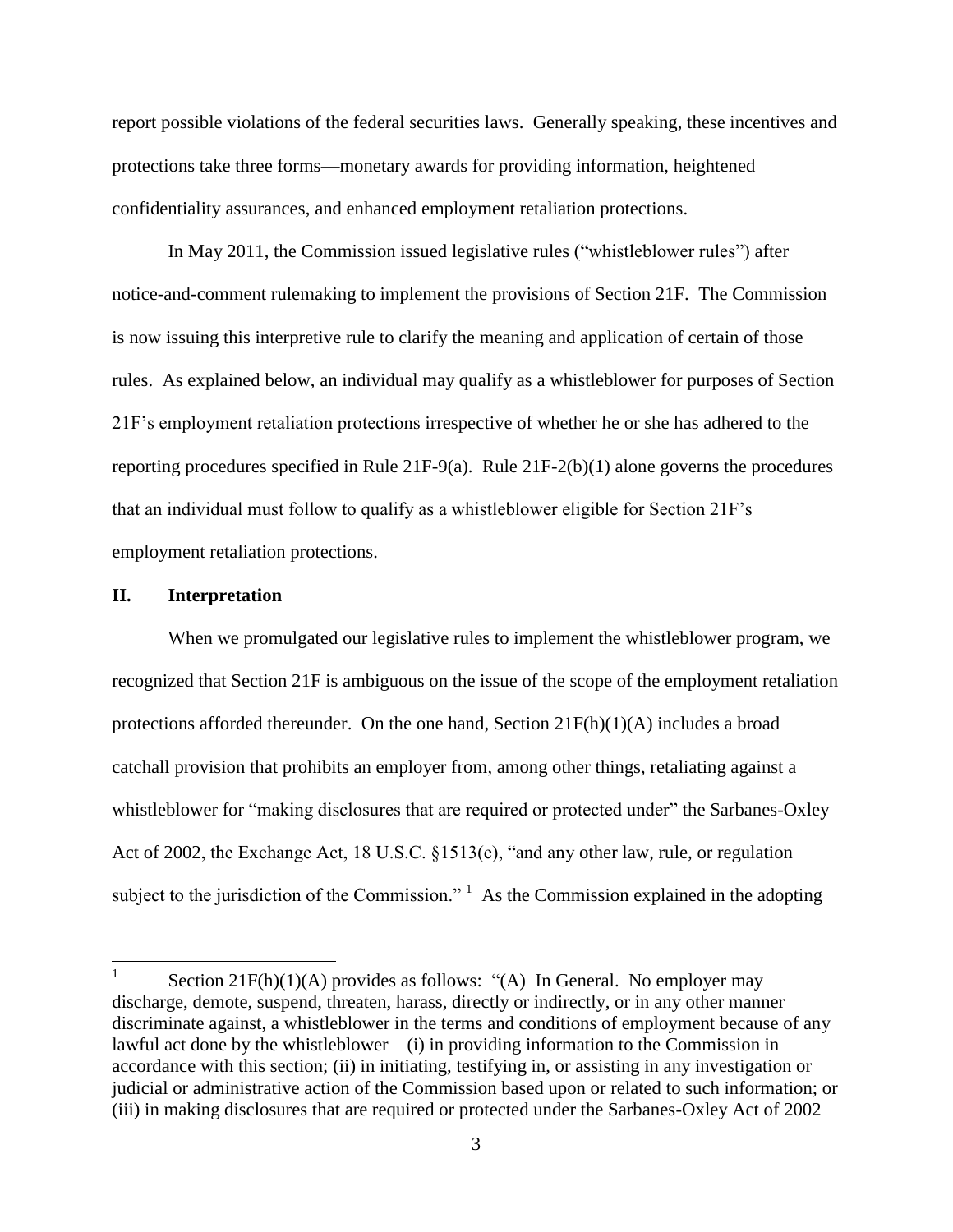release that accompanied the whistleblower rules, the reporting covered by this provision includes "report[s] to persons or governmental authorities other than the Commission."<sup>2</sup> But on the other hand, the employment retaliation protections afforded to whistleblowers under Section 21F could be read as limited to only those individuals who provide the Commission with information; this is because under Section  $21F(a)(6)$  the "term 'whistleblower' means any individual who provides … information relating to a violation of the securities laws to the Commission, in a manner established, by rule or regulation, by the Commission." (Emphasis added).

To resolve this ambiguity, the Commission in Rule 21F-2 promulgated two separate definitions of "whistleblower." These two definitions apply in different circumstances and each involves its own specified reporting procedures that must be satisfied in order for an individual to qualify under the particular definition. The first definition, which is set forth in Rule 21F-2(a), mirrors the statutory definition of whistleblower. It provides in pertinent part that an individual is "a whistleblower if, alone or jointly with others, [the individual] provide[s] the Commission

 $(15 \text{ U.S.C. } 7201 \text{ et seq.})$ , this chapter [i.e., the Exchange Act], including section 78j-1(m) of this title [i.e., Section 10A(m) of the Exchange Act], section 1513(e) of Title 18, and any other law, rule, or regulation subject to the jurisdiction of the Commission."

 $\overline{\phantom{a}}$ 

Clause (iii), which is a catchall provision, provides employment retaliation protection for certain internal reporting at public companies and for certain disclosures to the U.S. Department of Justice by expressly incorporating the "disclosures that are required or protected under the Sarbanes-Oxley Act," which includes Sarbanes-Oxley Section 806. Section 806, in turn, prohibits employment retaliation against an employee of a public company (or a subsidiary thereof) based on certain disclosures of securities law violations to "a person with supervisory authority over the employee (or such other person working for the employer who has the authority to investigate, discovery, or terminate misconduct)" or to a "Federal regulatory or law enforcement agency." 15 U.S.C. §1514A(1).

2 Securities Whistleblower Incentives and Protections, 76 Fed. Reg. 34300, 34304 (June 13, 2011) (emphasis in original).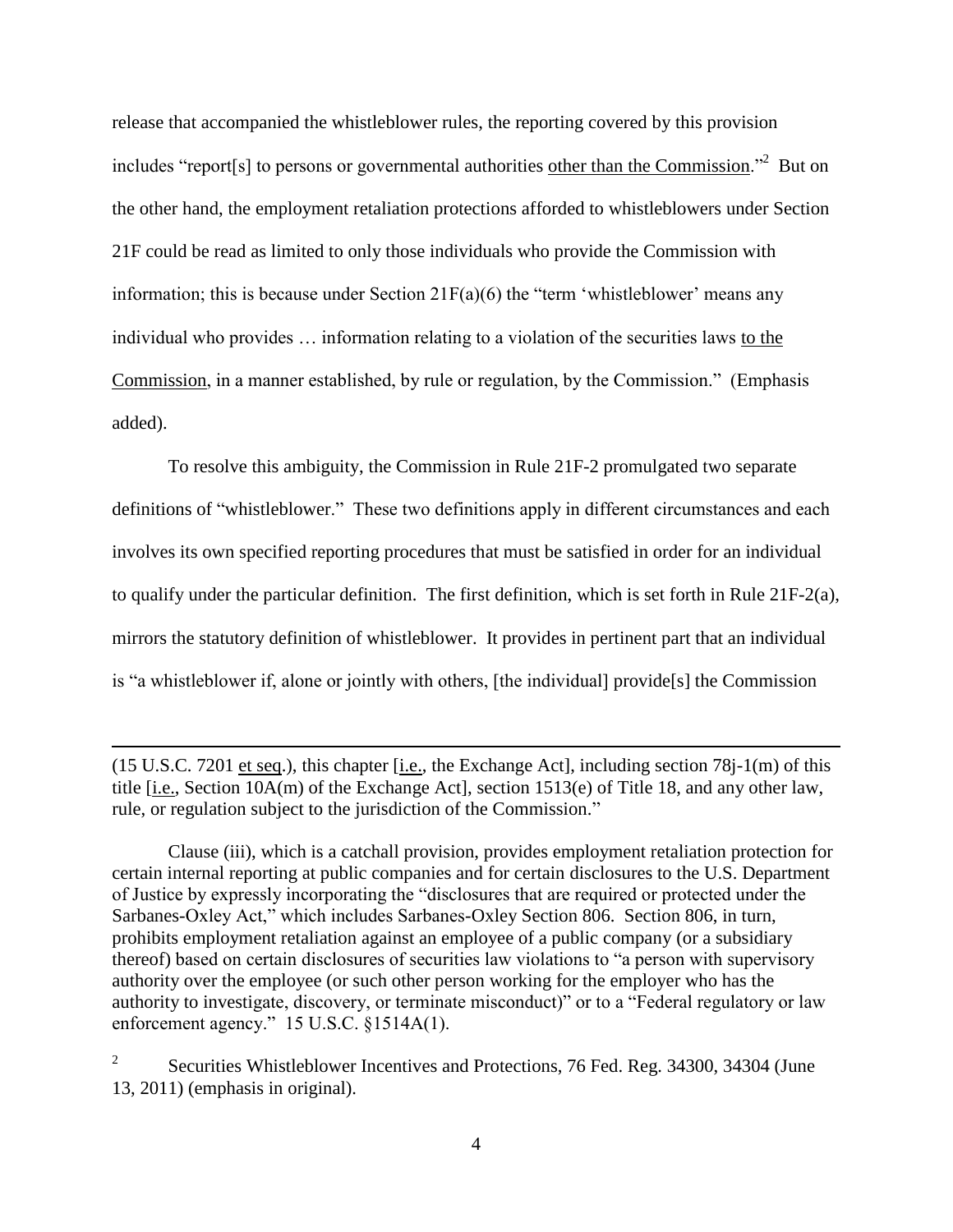with information pursuant to the procedures set forth in [Rule] 21F-9(a)." This definition of whistleblower applies only to the award and confidentiality provisions of Section 21F.

The second whistleblower definition, which is set forth in Rule  $21F-2(b)(1)$ , provides in pertinent part that, "[f]or purposes of the anti-retaliation protections afforded by Section  $21F(h)(1)$  of the Exchange Act ..., [an individual is] a whistleblower if ... [the individual] provide<sup>[d]</sup> that information in a manner described in Section  $21F(h)(1)(A)$  of the Exchange Act[.]" Rule 21F-2(b)(1)(ii). This definition—unlike the whistleblower definition in Rule 21F-2(a) that applies to the award and confidentiality provisions—does not require reporting in accordance with Rule 21F-9(a)'s procedures.

We also adopted Rule 21F-9(a) to specify the reporting procedures that must be followed by an individual who seeks to qualify as a whistleblower under Rule 21F-2(a) and thus to be eligible for an award and the heightened confidentiality protections. Rule 21F-9(a) provides in pertinent part that, "[t]o be considered a whistleblower under Section 21F …, [an individual] must submit [his or her] information … by either of these methods: (1) Online, through the Commission's website …; or (2) By mailing or faxing a Form TCR … to the SEC Office of the Whistleblower …."

Since our adoption of the whistleblower rules, we have consistently understood Rule 21F-9(a) as a procedural rule that applies only to help determine an individual's status as a whistleblower for purposes of Section 21F's award and confidentiality provisions.<sup>3</sup> Similarly, it

 3 See generally SEC Staff Report, 2014 ANNUAL REPORT TO CONGRESS ON THE DODD-FRANK WHISTLEBLOWER PROGRAM, 19 (available at: [http://www.sec.gov/about/offices/owb/annual-report-2014.pdf\)](http://www.sec.gov/about/offices/owb/annual-report-2014.pdf) (explaining that from the time it promulgated the whistleblower rules, the Commission has taken the view that the employment retaliation protections "apply not just to individuals who report to the SEC but also to individuals when they, among other things, report potential securities law violations internally at public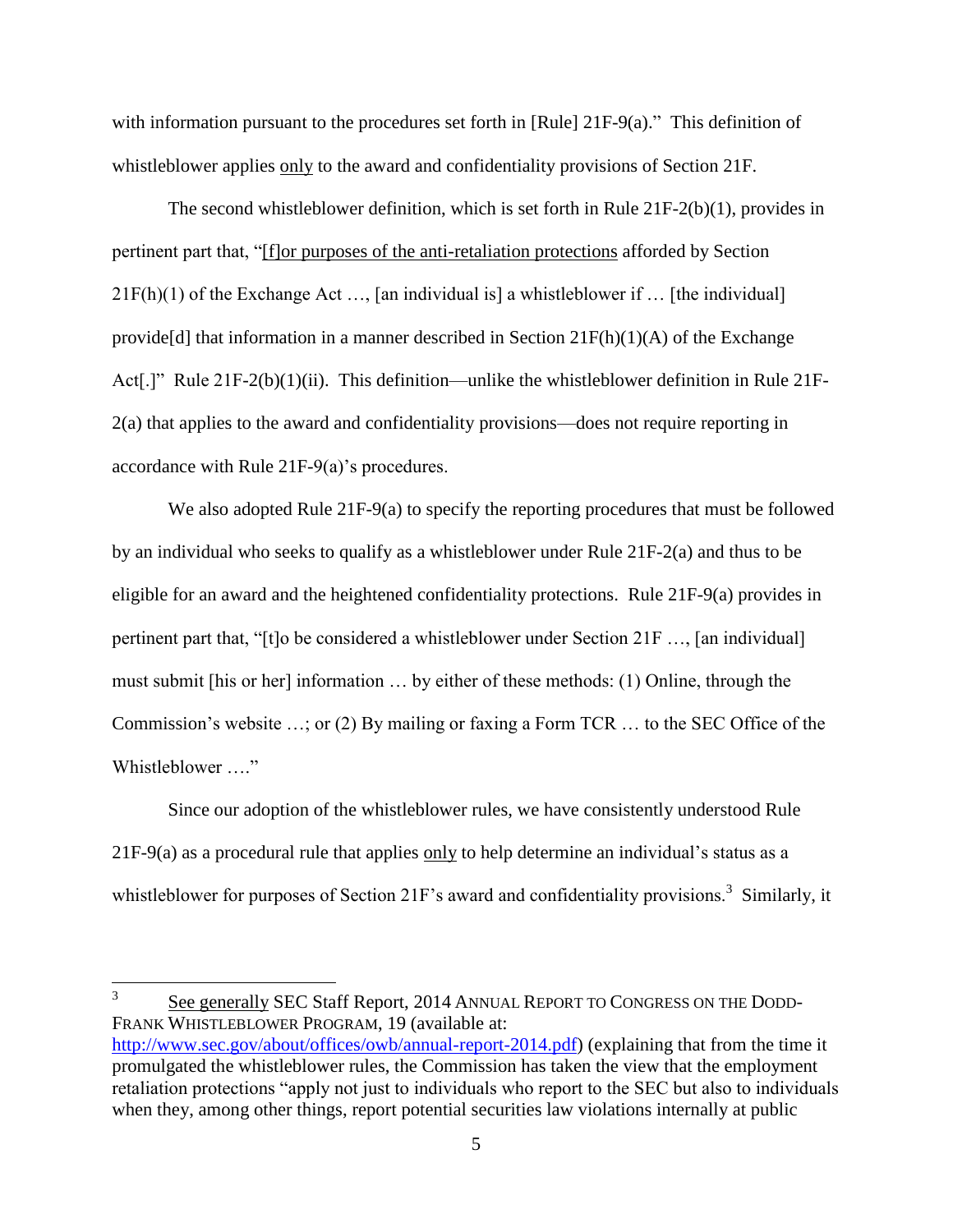has been our consistent view that Rule 21F-2(b)(1) alone controls the reporting methods that will qualify an individual as a whistleblower for the retaliation protections.

Notwithstanding our view that Rule  $21F-2(b)(1)$  alone controls in the context of determining the relevant reporting procedures for an individual to qualify as a whistleblower eligible for Section 21F's employment retaliation protections, the Court of Appeals for the Fifth Circuit expressed some uncertainty about this reading in a recent decision. $4$  Although we appreciate that if read in isolation Rule 21F-9(a) could be construed to require that an individual must report to the Commission before he or she will qualify as a whistleblower eligible for the employment retaliation protections provided by Section 21F, that construction is not consistent with Rule 21F-2 and would undermine our overall goals in implementing the whistleblower program. We reach this conclusion for several reasons.

First, as the text of Rule 21F-2(b)(1) states, "for purposes of Section 21F's employment retaliation protections," an individual qualifies as a whistleblower entitled to the employment retaliation protection whenever he or she makes any of the broader array of disclosures specified

companies"; also explaining that the Commission has "consistently" opposed the contrary interpretation).

Asadi v. G.E. Energy (U.S.A.), L.L.C., 720 F.3d 620, 630 (5th Cir. 2013).

l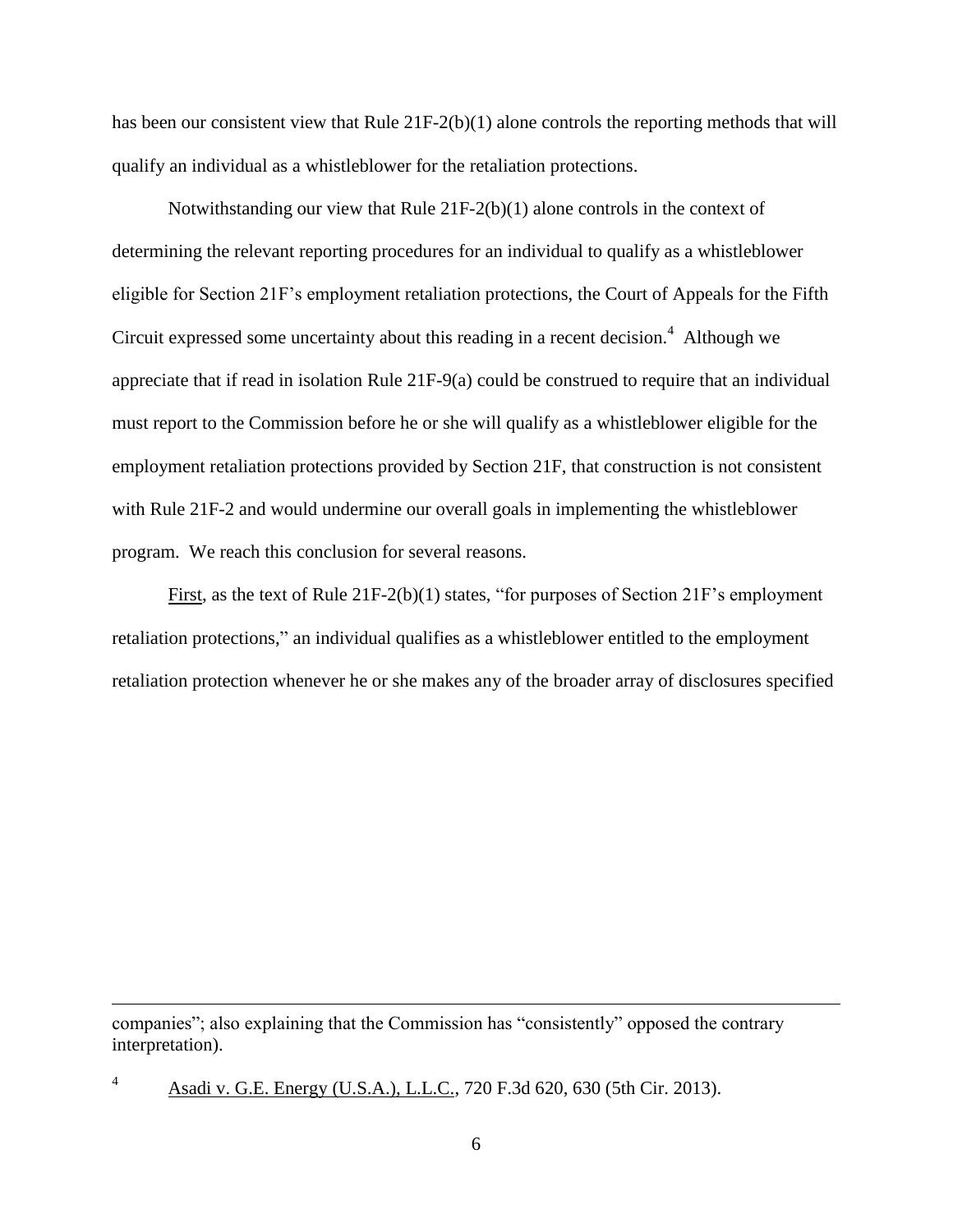in Section 21 $F(h)(1)(A)$ .<sup>5</sup> The fact that Rule 21F-2(b)(1) expressly and specifically applies in the employment retaliation context demonstrates that it should control over Rule  $21F-9(a)$ .<sup>6</sup>

Second, Rule 21F-2(b)(1)(iii) expressly provides that "[t]he anti-retaliation protections apply whether or not [an individual] satisf[ies] the requirements, procedures and conditions to qualify for an award." As Rule  $21F-2(a)(2)$  makes plain, the reporting procedures specified in Rule 21F-9(a) are among the procedures that an individual must follow to recover an award. The contrast between these provisions further supports our interpretation that the availability of employment retaliation protection is not conditioned on an individual's adherence to the Rule 21F-9(a) procedures.<sup>7</sup>

Finally, our interpretation best comports with our overall goals in implementing the whistleblower program. Specifically, by providing employment retaliation protections for individuals who report internally first to a supervisor, compliance official, or other person working for the company that has authority to investigate, discover, or terminate misconduct, our interpretive rule avoids a two-tiered structure of employment retaliation protection that might discourage some individuals from first reporting internally in appropriate circumstances and, thus, jeopardize the investor-protection and law-enforcement benefits that can result from

 5 In contrast, Rule  $21F-2(a)(2)$  states that "[t]o be eligible for an award," an individual must submit original information "to the Commission in accordance with the procedures and conditions described in Rules 21F-4, 21F-8, and 21F-9." (Emphasis added). In addition, Rule 21F-2(a)(1) specifically cross-references the procedures set forth in Rule 21F-9(a), whereas Rule 21F-2(b)(1) does not contain a similar cross-reference.

<sup>6</sup> See, e.g., In re Gulevsky, 362 F.3d 961, 963 (7th Cir. 2004) ("[W]hen both a specific and a general provision govern a situation, the specific one controls.") (quoting Morales v. Trans World Airlines, Inc., 504 U.S. 374, 384–85, 112 S.Ct. 2031, 119 L.Ed.2d 157 (1992)).

We note that, other than Rule 21F-2(b), all of the other rules that the Commission adopted to implement the whistleblower program deal exclusively with the award and confidentiality provisions.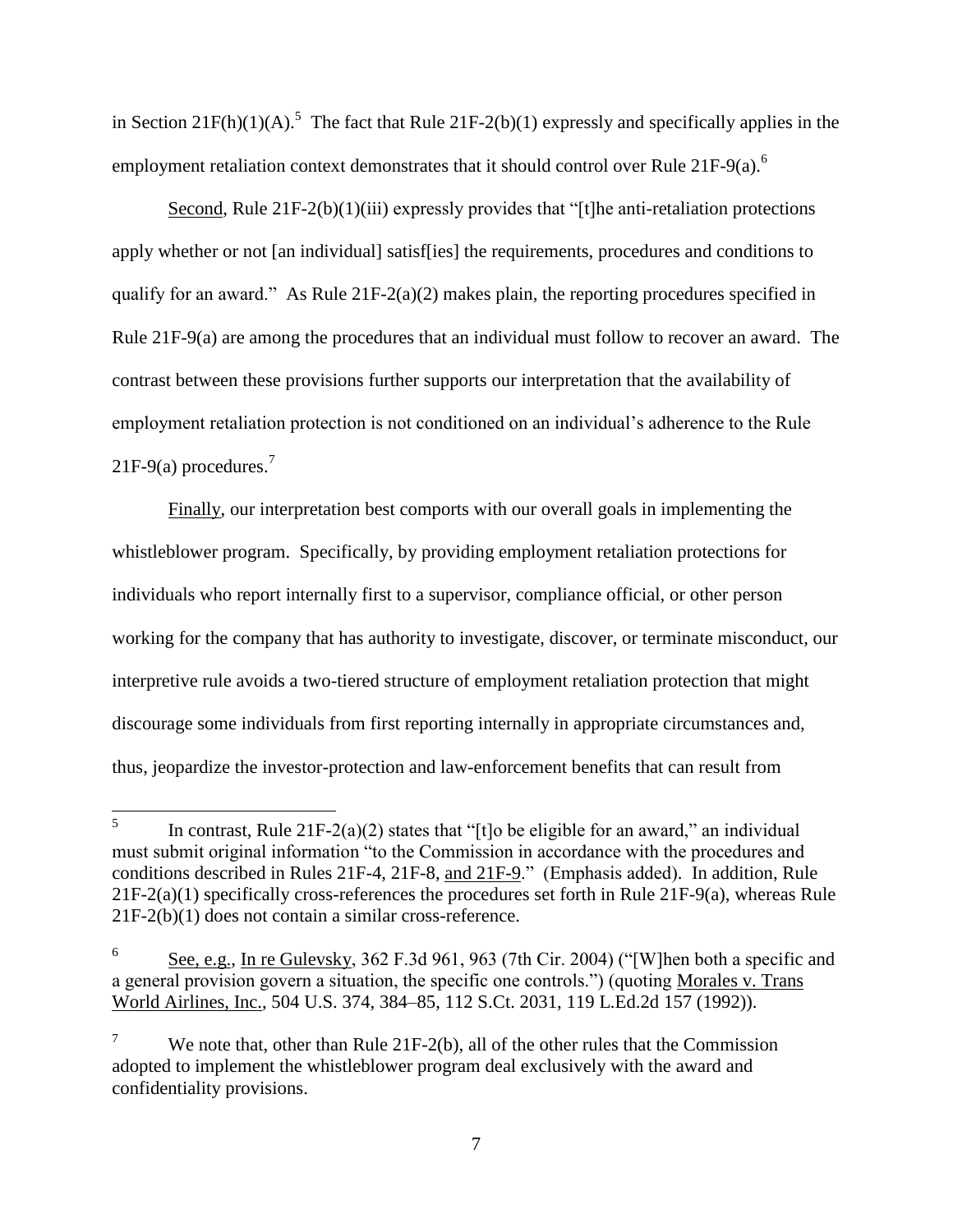internal reporting.<sup>8</sup> Under our interpretation, an individual who reports internally and suffers employment retaliation will be no less protected than an individual who comes immediately to the Commission. Providing equivalent employment retaliation protection for both situations removes a potentially serious disincentive to internal reporting by employees in appropriate circumstances. A contrary interpretation would undermine the other incentives that were put in place through the Commission's whistleblower rules in order to encourage internal reporting.<sup>9</sup>

For the foregoing reasons, we are issuing this interpretation to clarify that, for purposes of Section 21F's employment retaliation protections, an individual's status as a whistleblower does not depend on adherence to the reporting procedures specified in Rule 21F-9(a).

## **List of Subjects in 17 CFR 241**

Securities.

 $8\,$ We note that a contrary interpretation would also create a two-tiered scheme of employment retaliation protection even as between individuals who report possible securities fraud violations or violations of SEC rules or regulations to the Commission; specifically, if an individual comes forward to report information to the Commission in a manner other than those specified in Rule 21F-9(a), that individual would not qualify for the employment retaliation protections of Section 21F. See Section  $21F(h)(1)(A)(i) \& (ii)$ . But under our reading of Section 21F and the whistleblower rules, such individuals would be afforded employment retaliation protection under the catchall language of Section  $21F(h)(1)(A)(iii)$ —which incorporates the protections of Section 806 of the Sarbanes-Oxley Act—irrespective of the fact that they did not comply with the technical reporting requirements of Rule 21F-9(a).

<sup>9</sup> See, e.g., Exchange Act Rule  $21F-4(c)(3)$  (providing that an individual who reports internally can collect a whistleblower award from the Commission if his internal report to the company or entity results in a successful covered action); Exchange Act Rule 21F-4(b)(7) (providing that an individual who first reports pursuant to an entity's internal whistleblower, legal, or compliance procedures for reporting allegations of possible violations of law and within 120 days reports to the Commission will be treated for purposes of an award as if the submission to the Commission had been made at the earlier internal reporting date); Exchange Act Rule 21F- $6(a)(4)$  (providing that when determining the amount of an award, the Commission will consider as a plus-factor the whistleblower's participation in an entity's internal compliance procedures).